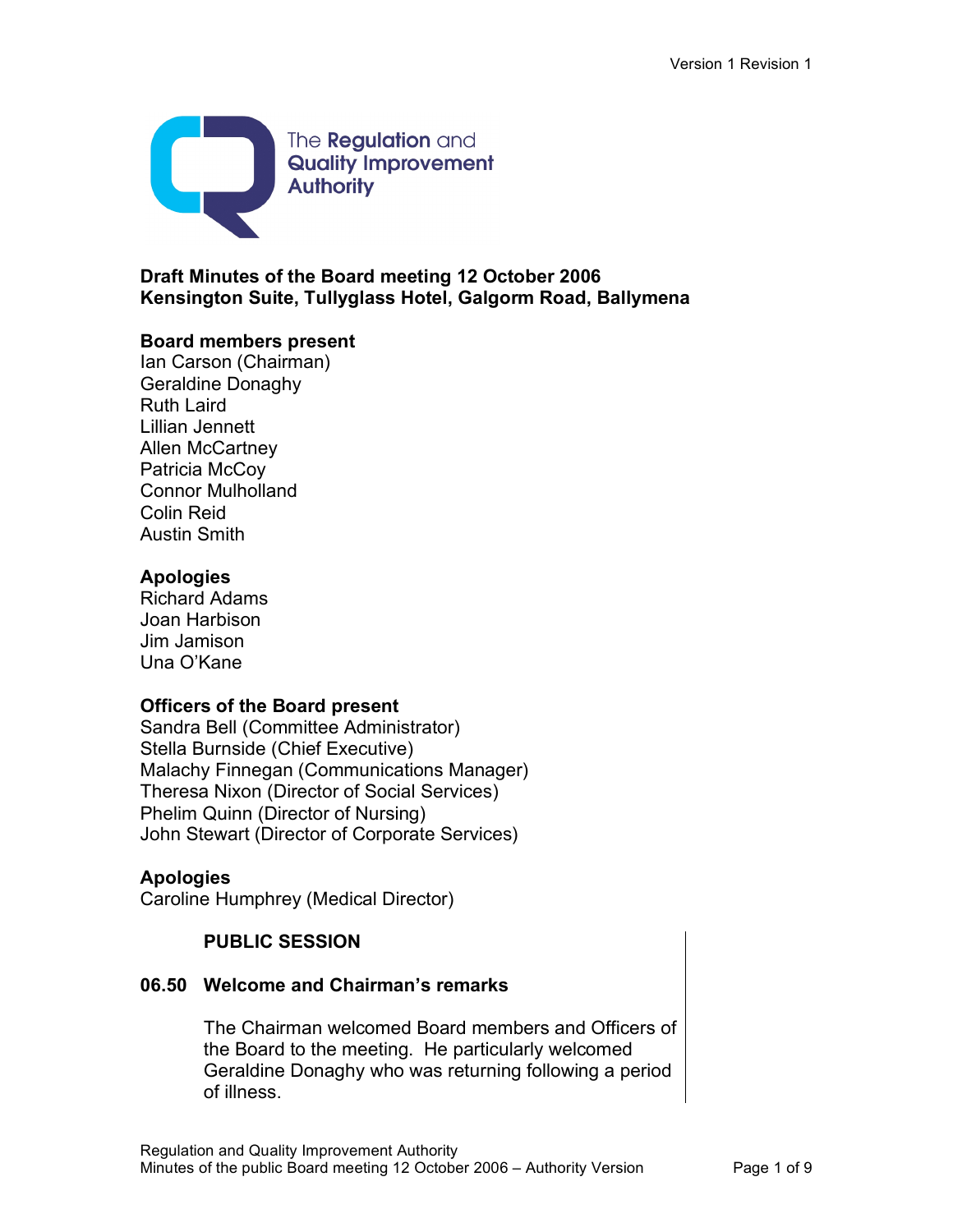The Chairman reported apologies from Richard Adams, Joan Harbison, Jim Jamison and Una O'Kane.

He reported the arrangements for the Board workshop on 23/24 November 2006.

The Chairman reported that he had attended a General Medical Council (GMC) seminar on the Donaldson report, "Good Doctors, Safer Patients", on the 5 October 2006.

The Chairman reported on the very successful official opening of our new premises at Riverside Tower on the 9 October 2006. He said that Paul Goggins MP, Minister for Health and Social Services, was engaging and genuinely interested in the work of the Authority. The Chairman passed on his thanks to all staff involved and to Camphill Community Lyre Orchestra for their contribution. He was grateful for the support for the support of those Board members who had been able to attend.

The Chairman reported that he had met with Anne Balmer, Chairman designate of the new Southern Trust, to discuss the implementation and running of the Authority's Remuneration and Appointments Committee.

Following a suggestion from the Chairman the Board **AGREED** that key opinion formers and stakeholders should be invited to Board meetings to further develop the Board's understanding of key issues**.**

## **06.51 Minutes of the meeting of the Board held on Thursday 31 August 2006**

The minutes of the meeting of the Board held on Thursday 31 August 2006 were **APPROVED.**

## **06.52 Matters arising from the minutes**

## **06.39 Annual Report and Accounts**

The Director of Corporate Services reported that the Annual Report and Accounts had been sent to TSO for printing and that arrangements for the laying of the annual accounts before Parliament was still being looked at by the DHSSPS.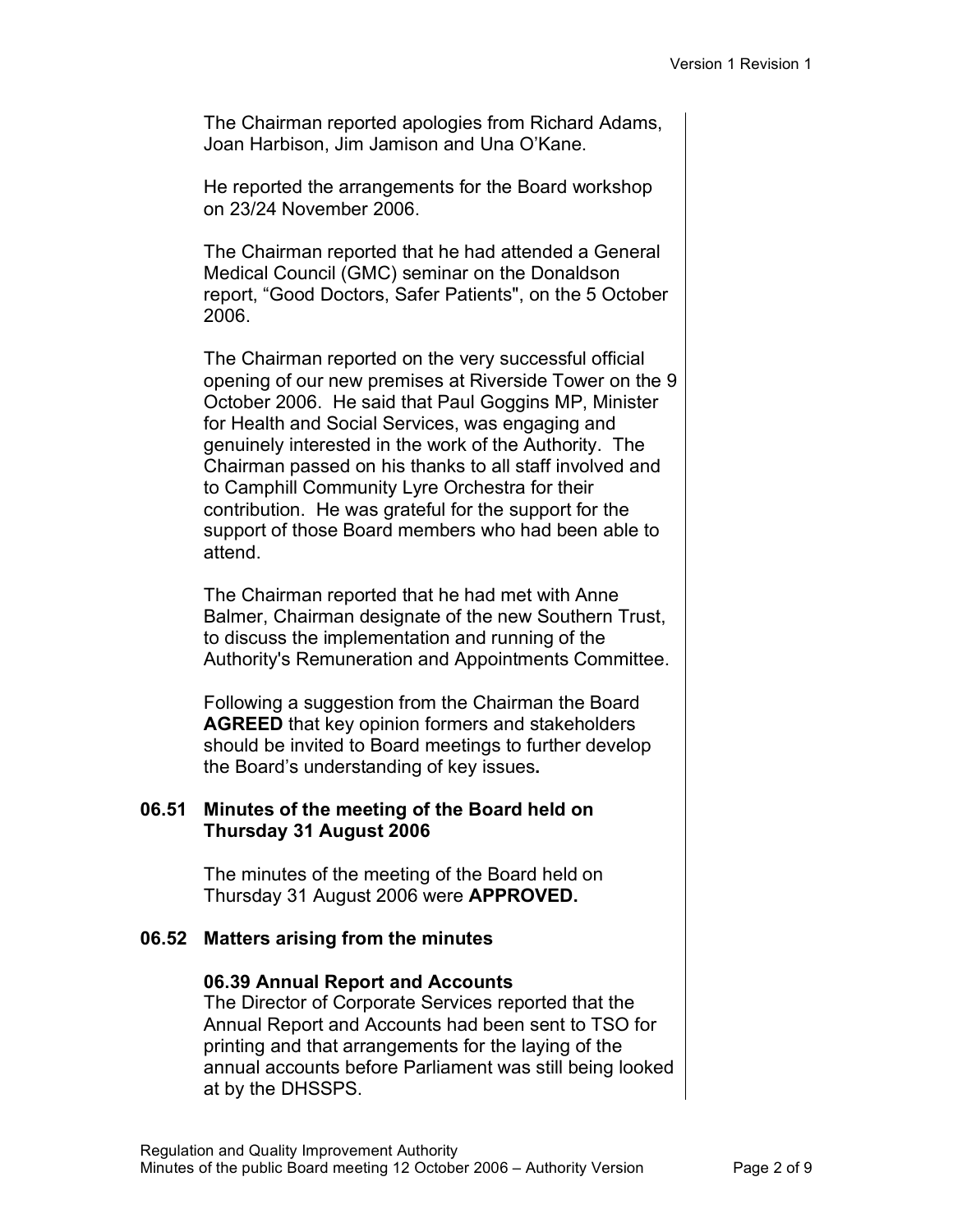**06.46 Research and Development strategy document** The Chief Executive confirmed that the Research and Development Strategy consultation response and been submitted to the Research and Development Office and that a copy of the response had been circulated to Board members.

A Board member suggested that a summary of key points at the beginning of the document would prove useful for future consultation responses.

The Chief Executive also reported that she would like to commission an annual user/client survey, stating that the information gleaned would be comparable to England, Wales and Scotland. It was **AGREED** that this would be further discussed at the planning workshop in November.

In response to a question from a Board member the Chief Executive confirmed that the Authority would bid directly to the DHSSPS for additional funding for this work.

## **Finance posts**

The Director of Corporate Services reported that the Authority had recently held interviews for an Assistant Finance Manager and Finance Officer. The Authority had been unable to appoint an Assistant Finance Manager, but the post of Finance Officer had been offered to a successful candidate.

# **06.53 Activity report**

The Chief Executive tabled a paper outlining ongoing Authority work.

She reported that work was continuing with establishing an accredited inspector course for Authority staff.

It was also reported that independent clinics providing laser treatment etc. had failed, in the most part, to register with the Authority and that work was ongoing to ensure that these clinics realise this requirement.

The Chief Executive reported that the healthcare regulators from Scotland, England, Wales and Republic of Ireland and the Authority are meeting on 13 November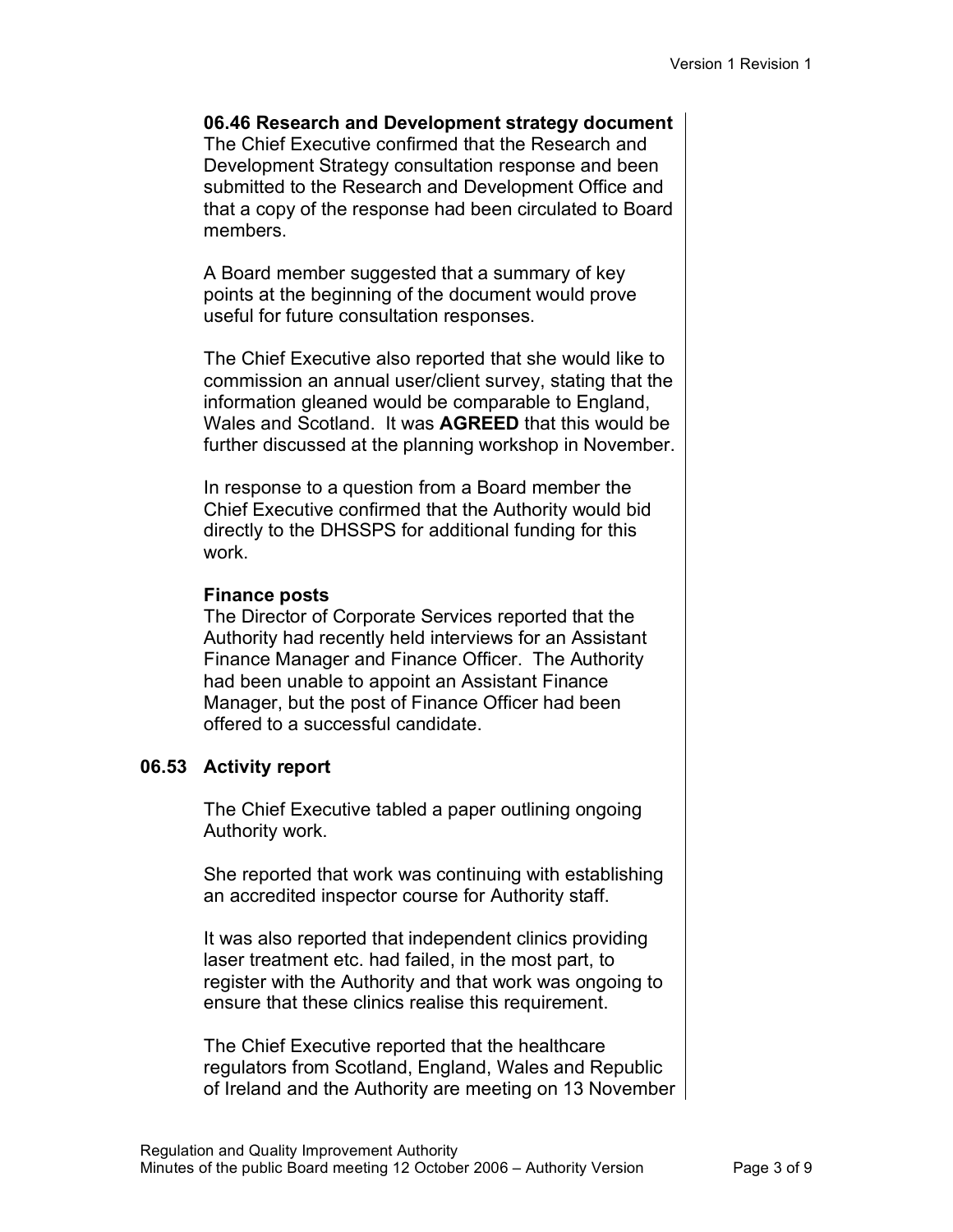2006 in Belfast and that Dr Kieran Walsh will be providing the key note speech.

In response to a question from a Board member it was confirmed that the Corporate Plan was out to consultation and that the deadline for consultation responses is 13 October 2006.

The Chairman stated that it would be helpful to inform key groups when Board meetings were going to be held in their locality, now that the Authority has established a database of community groups. The committee committee

#### **06.54 Learning from the Donaldson Report and Foster Review**

The Chairman gave a presentation to the Board on the key findings and recommendations contained in the Donaldson Report and Foster Review. Full details can be found on the PowerPoint presentation handout.

Following the presentation Board members had an opportunity to discuss the implications for the Authority that the Donaldson Report and Foster Review may have.

The following issues were raised in discussion;

- the problem with establishing affiliates in each organisation;
- annual licensing will provide a huge administrative burden;
- professionals may put pressure on regulators to ensure provision of re-licensing and re-validation;
- inconsistencies in some of the recommendations made in the Donaldson report in comparison to the Foster Review; and
- whether the recommendations are too burdensome in response to what was an exceptional case (Shipman).

Board members are asked to provide the Committee Administrator with any comments they may have on both the Donaldson Report and Foster Review by 1 November 2006.

In addition to the detail of the two reports, Board members are asked to consider the following key

Board members; **Committee Administrator** 

# **Administrator**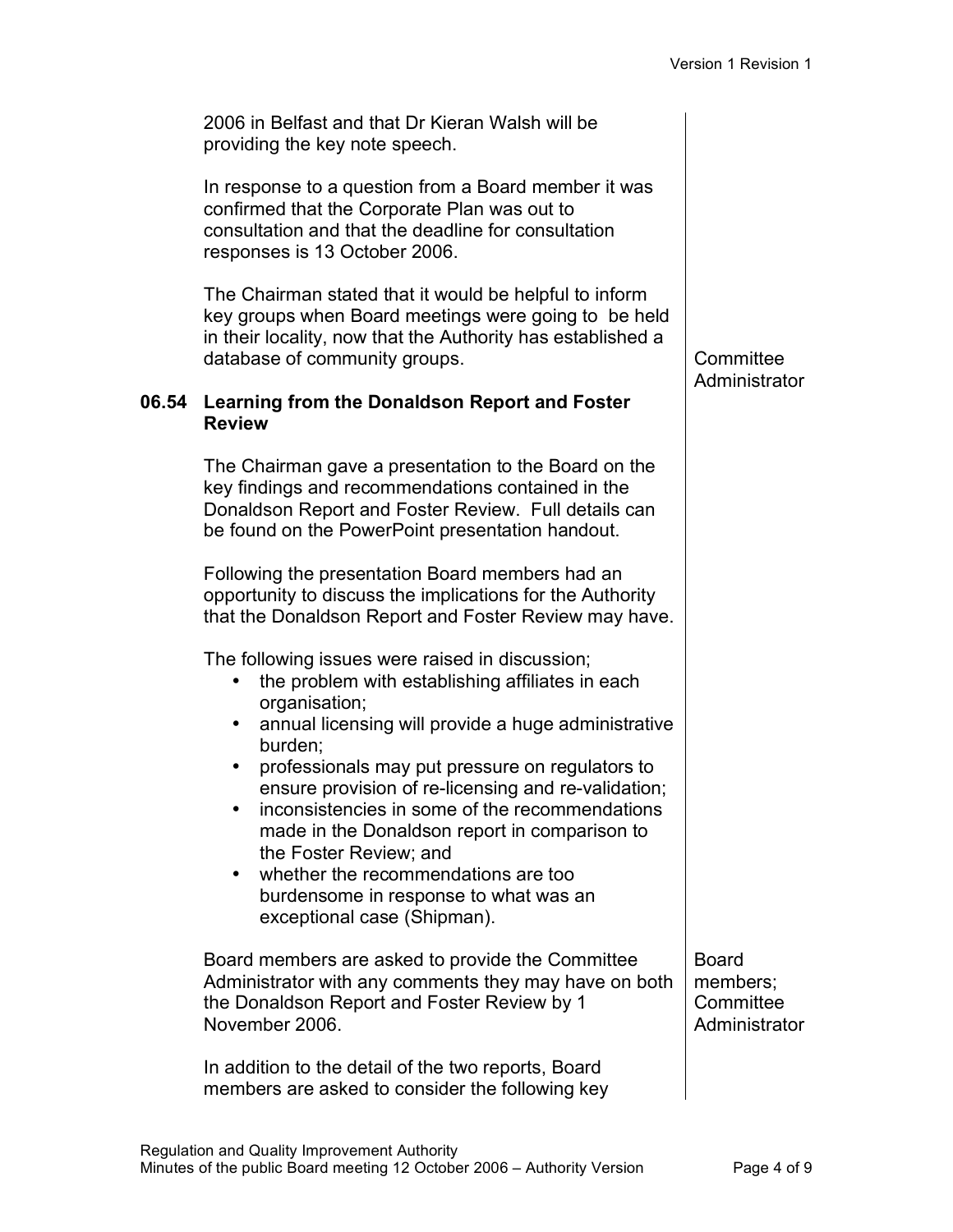Information Manager

questions:

- Do stakeholders support the principles upon which Good doctors, safer patients?
- Do stakeholders support the approach advocated in the two reports?
- What are the priorities for stakeholders in terms of implementation?

## **06.55 Information strategy (paper A/05/06)**

The Director of Corporate Services presented to the Board the draft Information Strategy.

He confirmed that an Information Strategy Project Board had been established, which is chaired by the Chief Executive.

The Chairman suggested that section 3.3 should also make reference to the Board's priorities and that these are aligned with that of Senior Management Team.

The Board agreed that a zero-based approach lead by the corporate strategy was the correct approach and commended the work put into the paper

The Board **NOTED** progress in relation to the development of an information strategy.

## **06.56 Memorandums of understanding**

The Chief Executive presented 5 papers to the Board outlining the Authority's approach to establishing a concordat and memorandums of understanding with other regulators. Memorandums of understanding which have been agreed with the Northern Ireland Social Care Council (NISCC) and Social Care Institute of Excellence (SCIE) and a draft memorandum of understanding with the Mental Health Commission (MHC).

The Chief Executive reported that Authority representatives have been meeting with other organisations and working through the nature of relationships and reiterated the moral obligation to work together and share information in certain circumstances whether a memorandum of understanding is in place or not.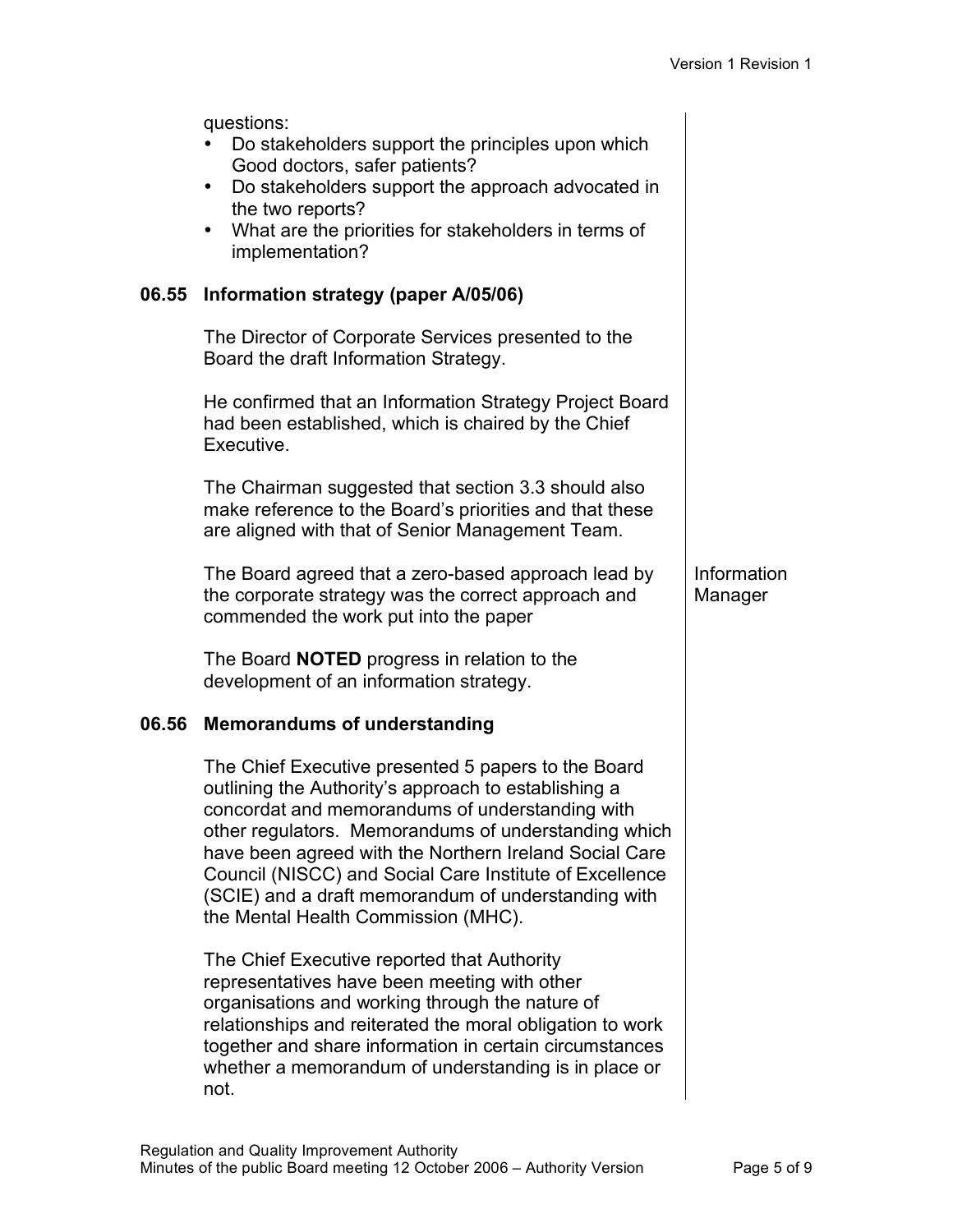The Board **AGREED** that the proposed approach was correct and subject to the following amendments should be followed:

- Add the "dignity of the individual" to objective 2.4;
- Amend the list of signatories; and
- Move the establishment of a health and social care forum to later on in the action plan.

The Board **AGREED** that the memorandums of understanding with the NISCC and SCIE could be established.

The Board **NOTED** the draft memorandum of understanding with the MHC.

It was observed by a Board member that the appointment of commissioners had been identified as an objective for the MHC and requested that the Board is kept informed about this.

The Director of Nursing reported that work is progressing with establishing a memorandum of understanding with the Human Fertilisation and Embryology Authority (HFEA). The Chairman made reference to the role of the Human Tissue Authority in inspection of anatomy departments, tissue banks, pathology specimens etc.

#### **06.57 Incident, Investigation and Review Group terms of reference**

The Chief Executive presented to the Board a paper outlining the terms of reference for the Incident, Investigation and Review Group (IIRG).

The Board **NOTED** the terms of reference commenting that it proved useful in demonstrating how work is planned and prioritised.

A Board member suggested that section 6.1 should be amended to include outcomes.

In response to a question from a Board member the Chief Executive confirmed that European guidance allows data protection principles to be breached in order to ensure public safety.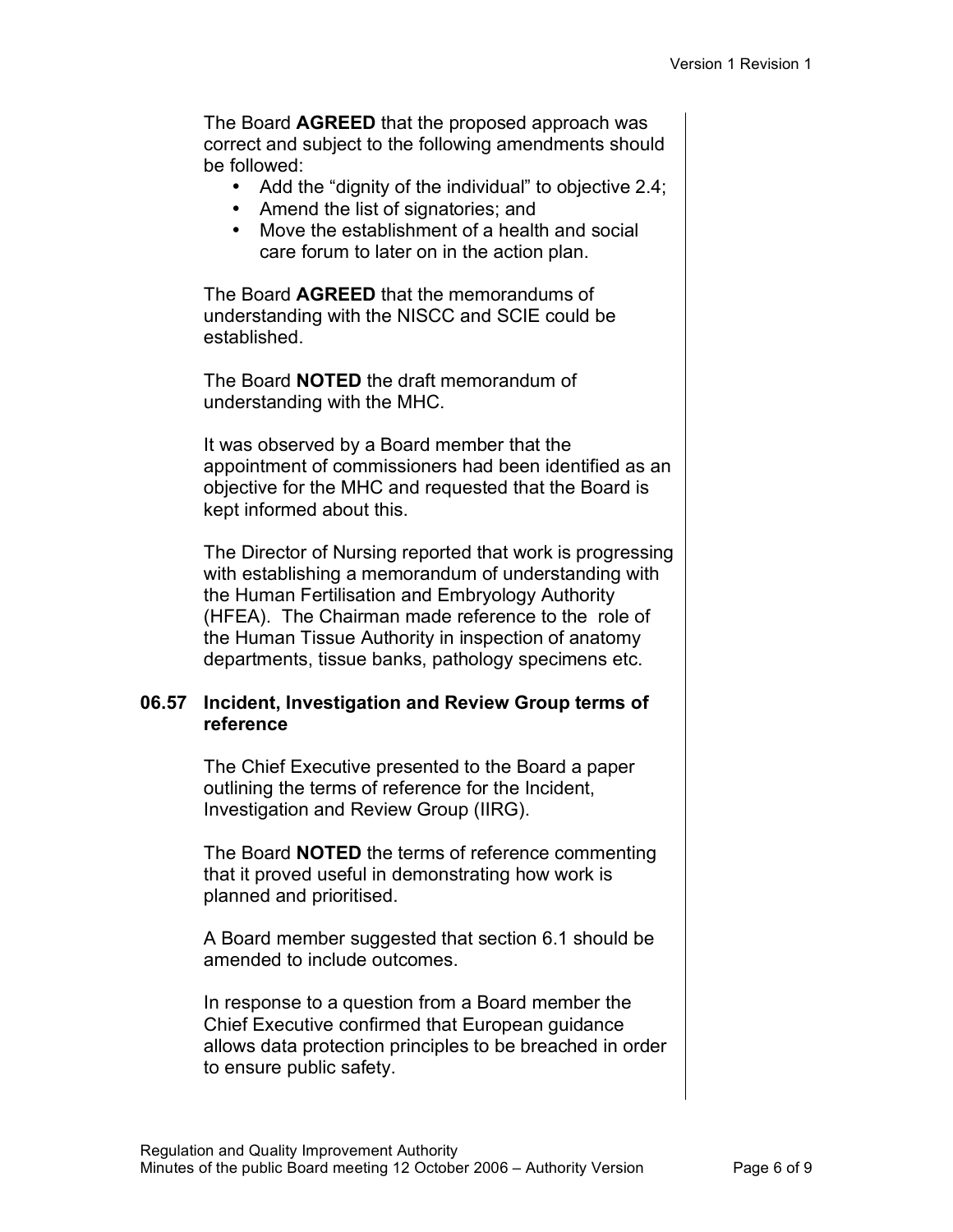## **06.58 Clinical and Social Care Governance Review project plan**

The Director of Nursing presented the Clinical and Social Care Governance Review project plan to the Board. He stated that it was still in draft form and is work progress.

He confirmed that the self-assessment forms had been sent out to the HPSS organisations on 6 October 2006 with the deadline for return 31 October 2006. The tight turnaround time is due to the need to make sure that the Authority meets its targets and is reflective of the work that the trusts, boards and agencies have already done.

The Director of Nursing reported that 130 peer reviewers had been nominated, 60 of whom had been trained and that 30 lay reviewers had been nominated, with 12 trained.

He confirmed that the draft reports will be returned as quickly as possible, following inspection, to the trusts boards and agencies for review. He also confirmed that the project team is still looking at the budgetary requirements.

The Director of Nursing reported that 3 project managers had been appointed. He also reported that the tender for external analysis had recently been issued and that they would need to start working with the project team in November.

The Chief Executive reported that in order to encourage senior medical and social work staff to volunteer as peer reviewers she had written to Dr McBride, Chief Medical Officer and Paul Martin, Head of the Social Services Inspectorate. However, should the Authority fail to attract sufficiently senior staff, external peer reviewers from Scotland, England and Wales will be asked to help.

The Board **NOTED** progress in relation to the review.

## **06.59 Finance report**

The Director of Corporate Services presented the finance report to the Board.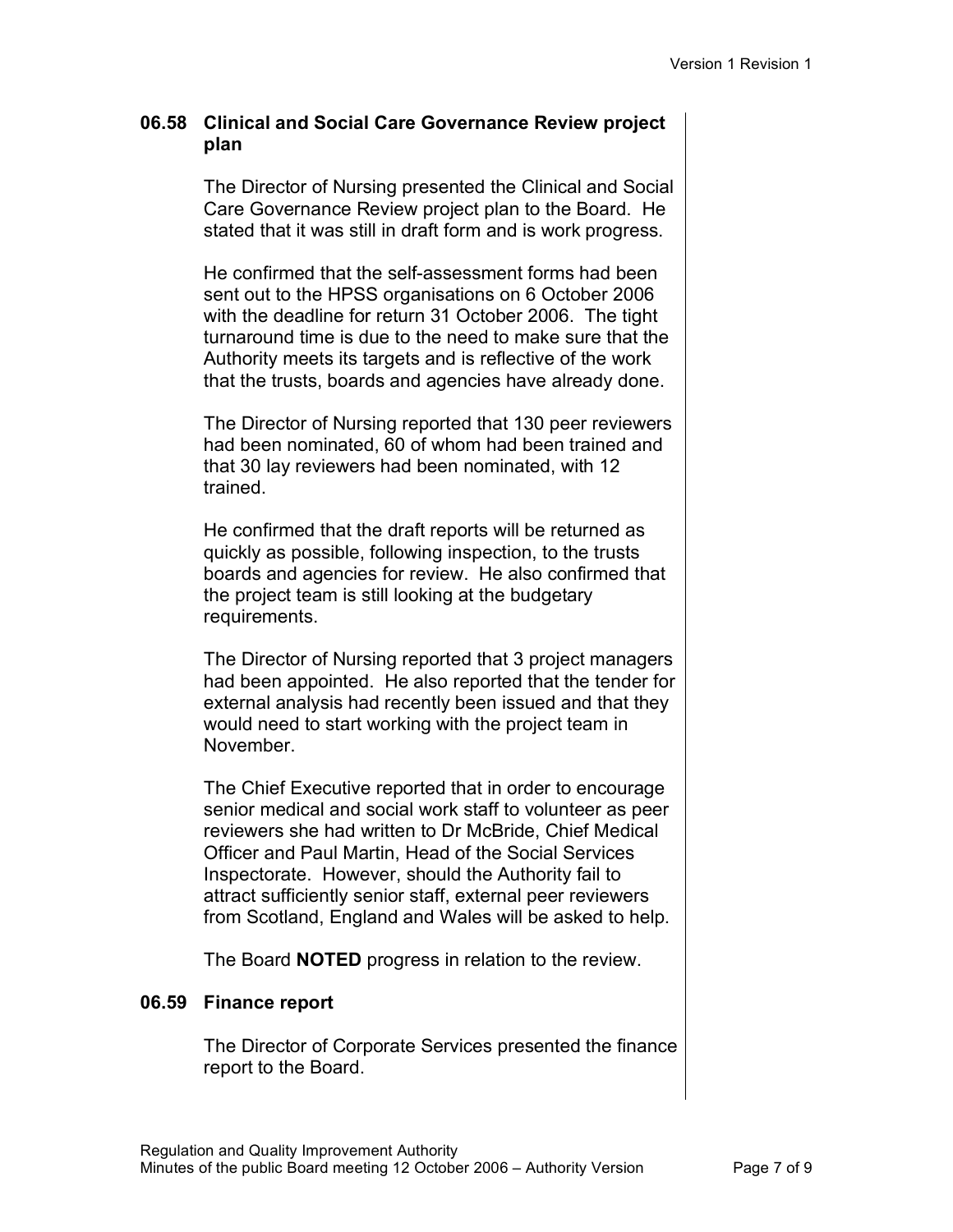He reported that the Authority had received its allocation letter from the DHSSPS. He reported that the DHSSPS had not taken into consideration the additional financial information which had been provided in July and had worked from the December 2005 forecasts. Therefore there is a shortfall of around £300,000.

The Director of Corporate Services reported that the Chief Executive had chaired a meeting with senior officials from the DHSSPS on 6 October 2006 at which it was confirmed that the Authority had received a capital allocation of £100, 000. The additional £200, 000 allocation was requested.

The Authority will continue to recruit the posts as identified in the workforce plan. This had been confirmed with the DHSSPS on 6 October 2006

The Director of Corporate Services reported that there had also been a short discussion about 2007/2008 budget in which an indication of what the Authority may need was given.

In response to a question from a Board member the Director of Corporate Services confirmed that it was support service charges which had been the major variance.

The Board **NOTED** the finance report.

# **06.60 Corporate credit card**

The Director of Corporate Services presented the DHSSPS circular, HSS(F) 11/2003, on the use of corporate credit cards, and reported that the Authority wishes to introduce the use of a Corporate Credit Card in the interests of efficiency and good administration. He informed the Board that the Departmental guidance shall be fully implemented and adhered to.

The Chairman asked the Chairman of the Audit Committee how the Audit Committee would monitor the use of a corporate credit card. The Chairman of the Audit Committee confirmed that it would form part of the regular finance report and that the external auditor would also monitor its use.